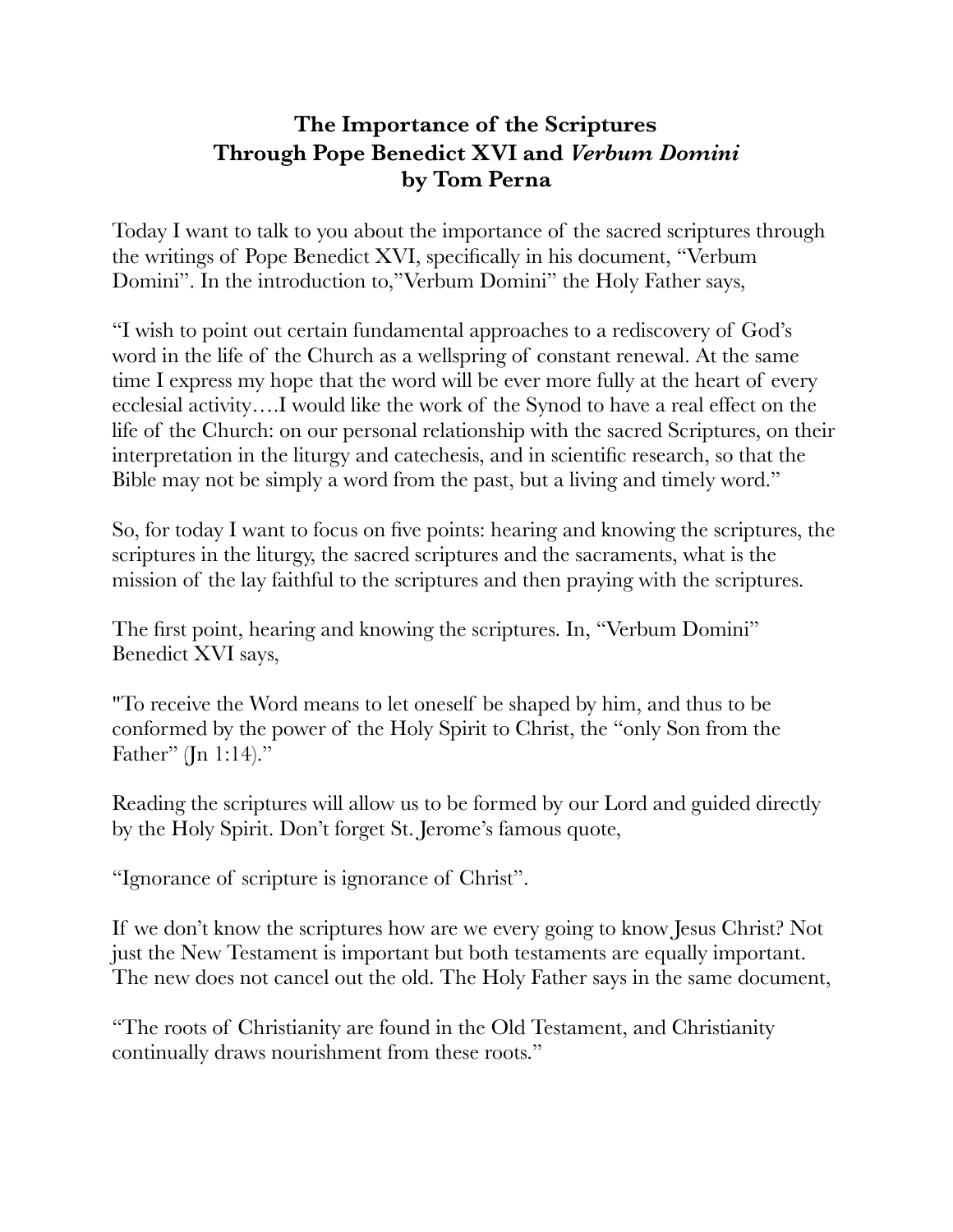We can't read the Old Testament without the New. And you can't read the New without the Old. Both are important and both must be read together and prayed together. I think a lot of us focus on the New Testament but there is so much in the Old Testament that we could be praying with; the Psalms, any of the Wisdom literature is beautiful to pray through. Even the Torah and looking at Genesis and Exodus and praying through the beauty of those scriptures.

So, as Catholics, we must not only hear the word of God we must also bring the word of God to the world. The Holy Father says,

"The Church is a community that hears and proclaims the Word of God. Only those who first place themselves in an attitude of listening to the Word can go on to become its heralds."

So, really for us to preach the scriptures, we must be able to hear the scriptures; to hear them for ourselves. So, pray with them as well. The Holy Father further states that,

"The mission of proclaiming the Word of God is the task of all disciples of Jesus Christ based on their baptism. No believer in Christ can feel dispensed from this responsibility which comes from the fact of our sacramentally belonging to the Body of Christ."

The second point is the scriptures in the liturgy. Pope Benedict XVI says in, "Verbum Domini",

"To understand the word of God, then, we need to appreciate and experience the essential meaning and value of the liturgical action. A faith-filled understanding of sacred Scripture must always refer back to the liturgy…"

As Catholics we must know that the sacred scriptures are part of our daily lives through the Holy Mass. Although it's through the worship of the church that we see the sacred scripture alive, the liturgy is soaked with scriptural references. That's why daily mass, for us if we can make it if it fits into our schedules, is so important. It's here that we really experience the beauty of scriptures in the liturgy.

In regard to those who choose to proclaim the Word in the ministry of the reader, being lectors, Benedict stressed the importance of adequate training for readers in liturgical celebrations. I am a lector here at my parish, the parish I work at here at St. Mary Magdalen, and I've been a lector going back almost 16 years now. I love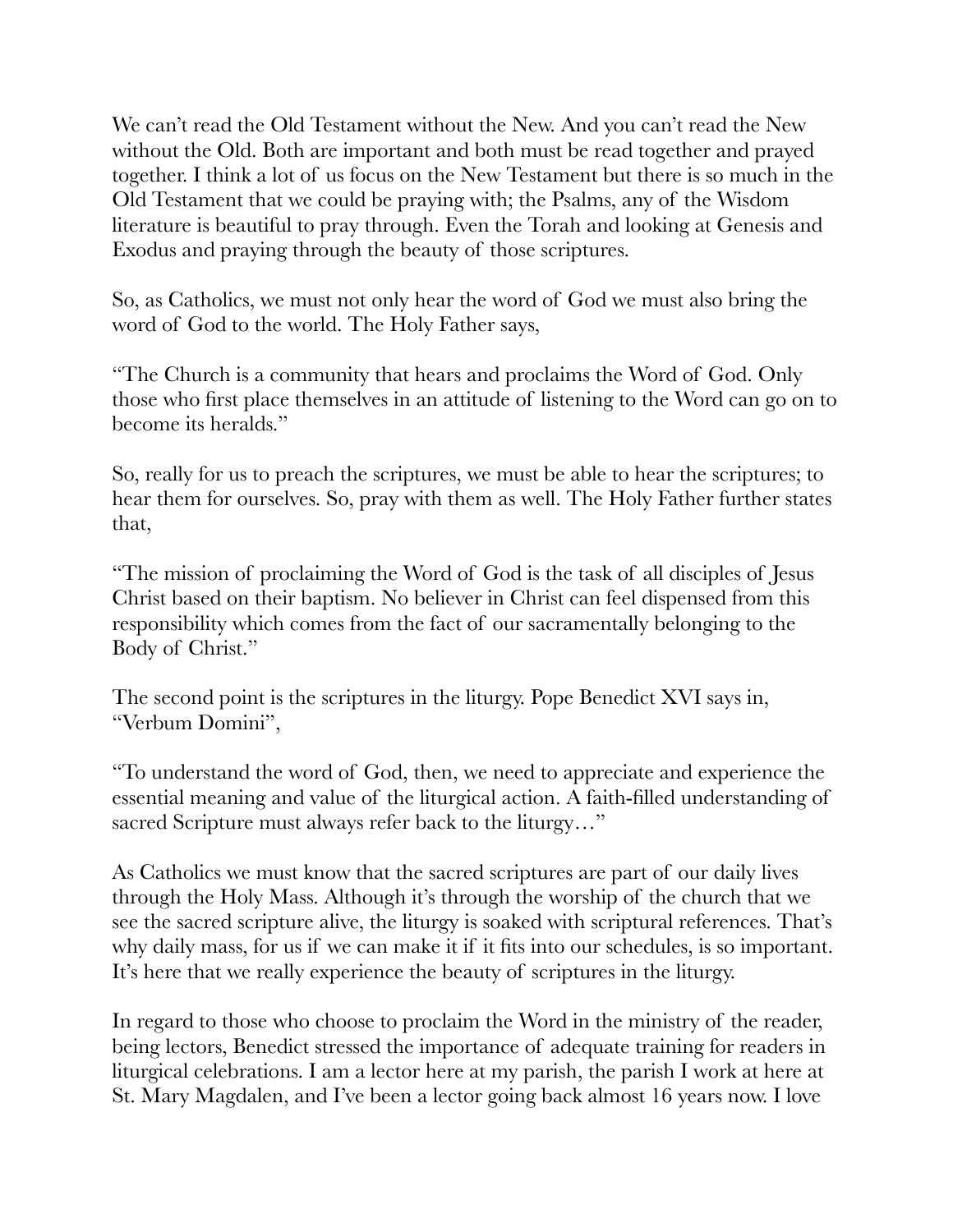proclaiming the scriptures because it prepares me for the week ahead as I read through those scriptures as I'm preparing to read them as well. The Holy Father states,

"All those entrusted with ... the ministry of Reader, should be truly suitable and carefully trained. This training should be biblical and liturgical, as well as technical: 'The purpose of their biblical formation is to give readers the ability to understand the readings in context… The liturgical formation ought to equip readers to have some grasp of the meaning in relation to the word and the sacraments. The technical preparation should make the readers skilled in the art of reading publicly, either with the power of their own voice or with the help of sound equipment".

As lectors we become, "heralds" of the scriptures. We proclaim God's word to the faithful. The scriptures should be read in a certain way, with a certain vigor and rigor and beauty. A proclamation that is different that is different than when we are reading the instructions for how to put together a couch or a table from Ikea. Very different from reading instructions on putting something together!

My third point is: the sacred scripture and the sacraments. At the synod, the bishops discussed the scriptures. There was a great need to know the relationship between the Word and the Sacrament. This is a key factor in the Church's pastoral activity and theological reflection. As the lay faithful we must come to understand the unity between the Word and the Sacrament. It is the unity between gesture and word; what we do and what we say.

Benedict XVI says,

"It is the task of priests and deacons to instruct the faithful as they administer the sacraments... the unity between word and sacrament."

We see this clearly in salvation history. There is no separation of what God says and what God does. The Word is alive and it's active. So, when we learn that word has action we come to know the importance the Word has in salvation history and it has in our own lives.

In regards to the Holy Eucharist, the Word is the foundational witness of the scriptures. Both the Fathers of the Church affirm this and the Second Vatican Council of Bishops also affirmed this. There are two references in the scriptures where we see this concretely. The bread of life discourse in John 6 and the road to Emmaus in Luke 24. When you read these two scripture verses we come to the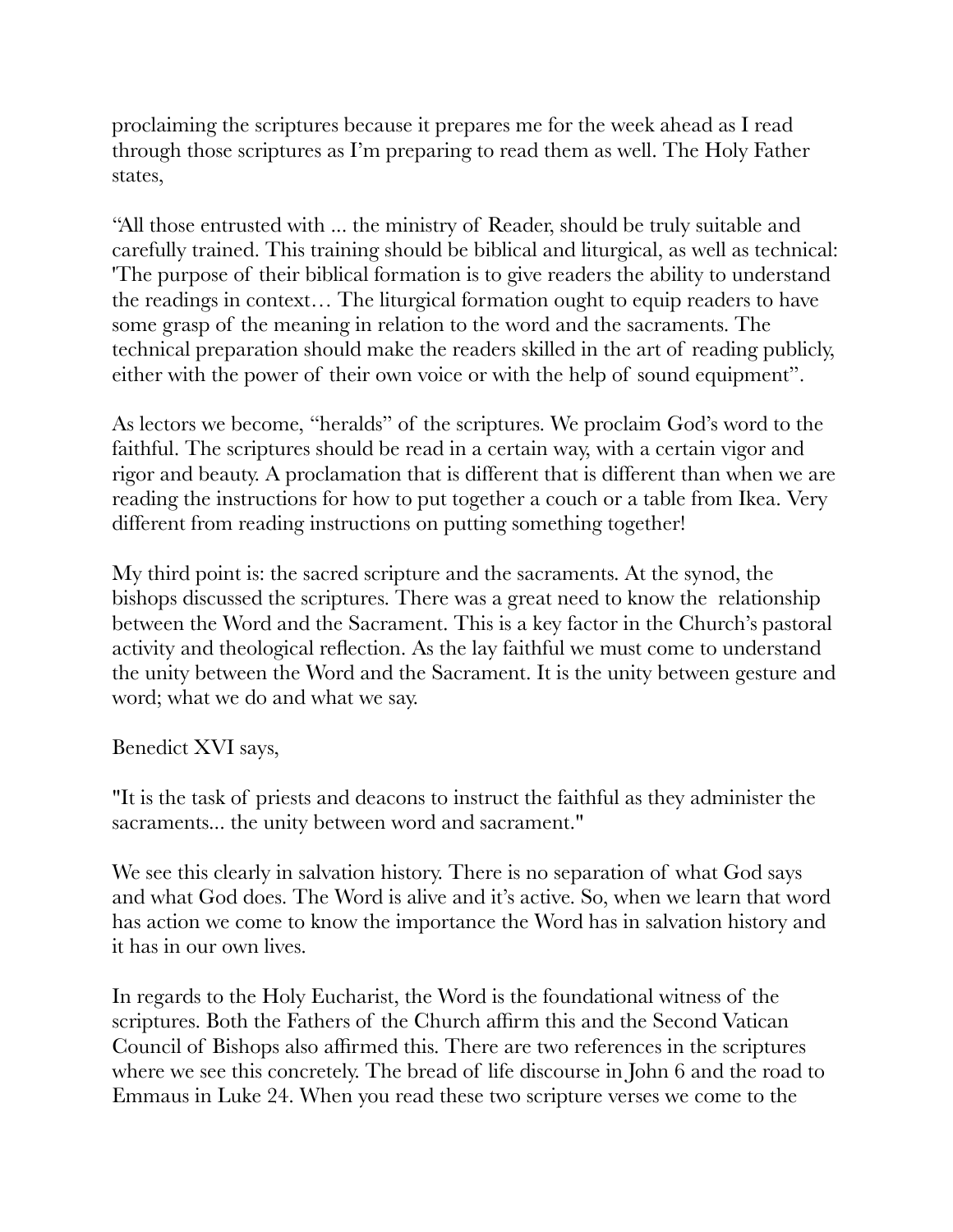conclusion that there is a systematic unification between the Word and the Eucharist. What God says and what God does.

Benedict says directly,

"[The] Word and Eucharist are so deeply bound together that we cannot understand one without the other: the word of God sacramentally takes flesh in the event of the Eucharist.The Eucharist opens us to an understanding of Scripture, just as Scripture for its part illumines and explains the mystery of the Eucharist. Unless we acknowledge the Lord's real presence in the Eucharist, our understanding of Scripture remains imperfect.

...Saint Jerome teaches us how we should approach the Eucharist and the word of God [when he says], "We are reading the sacred Scriptures. For me, the Gospel is the Body of Christ; for me, the holy Scriptures are his teaching. And when he says: whoever does not eat my flesh and drink my blood (Jn 6:53), even though these words can also be understood of the [Eucharistic] Mystery, Christ's body and blood are really the word of Scripture, God's teaching. When we approach the [Eucharistic] Mystery, if a crumb falls to the ground we are troubled. Yet when we are listening to the word of God, and God's Word and Christ's flesh and blood are being poured into our ears yet we pay no heed, what great peril should we not feel?"

I mean, it's an amazing amazing quote from St. Jerome! About the importance of hearing the scriptures and how important the scriptures are especially when we are listening to the words of consecration. The greatest place we can pray, the highest form of prayer, is in the liturgy. So, hearing the scriptures, praying with the scriptures and being able to go to mass; that our highest form. The Rosary is important, the Divine Mercy Chaplet is important, novenas are important but the highest form of prayer for us a Catholics is the sacred liturgy.

My fourth point is the mission of the lay faithful to the scriptures. So, the question is, "What is the mission of the lay faithful in regards to the scriptures?".

The first point would be, read the scriptures! In paragraph 72 of , "Verbum Domini", the Holy Father states,

"I express my heartfelt hope for the flowering of a new season of greater love for sacred Scripture on the part of every member of the People of God, so that their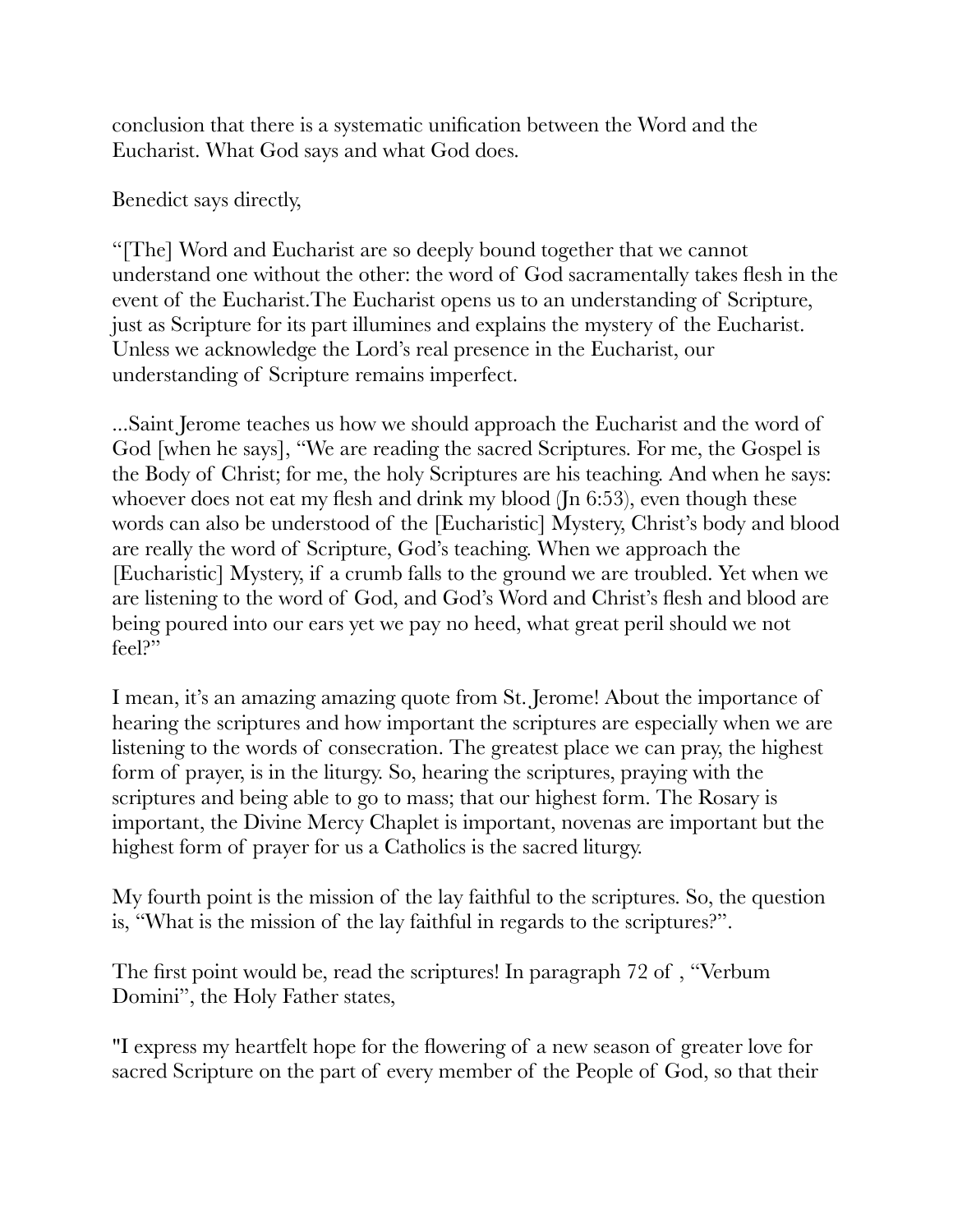prayerful and faith-filled reading of the Bible will, with time, deepen their personal relationship with Jesus."

As we hear from the Holy Father, he wants us to have a greater and deeper understanding of the holy scriptures for our prayer life. That's one of the main things our prayer life should be focused on; the sacred scriptures! Through our prayer life, we will come to know Jesus more.

So, a great thing you could do during Lent is not only pray with the scriptures and read the scriptures but also go to adoration. If there's a Eucharistic adoration chapel close by, if your parish or a parish nearby has perpetual adoration, I would encourage you to go and study and pray the scriptures in front of our Lord in the blessed sacrament.

The great St. Thomas Aquinas, whose icon is behind me here, he used to study and pray all the time in front of the Holy Eucharist in adoration.

The second thing the lay faithful need to do is we need to study the scriptures! Not only should we read them but we should study them. Benedict encouraged all pastors and lay faithful to recognize the importance of bringing the scriptures to all pastoral work and placing an emphasis on the Bible.

However, we must come to know through the scriptures, in accordance with the living Church, without tradition you have many sects out there misinterpreting the scripture to fit their particular brand of christianity. So, really, we must look at scripture with tradition. We must look at both of them together because if you don't then you think, as i just said, you get different brands of christianity that want to focus on whatever their agenda is. That's what they are going to focus on and they are going to use the scripture; they're going to cherry-pick scripture verses. So, we must read scriptures as Catholics through the lens of the Church and through the tradition of the Church.

Benedict emphasized the importance of Biblical catechesis; the handing down and teaching of the scriptures. He says,

"Catechetical work always entails approaching Scripture in faith and in the Church's Tradition, so that its words can be perceived as living, just as Christ is alive today…"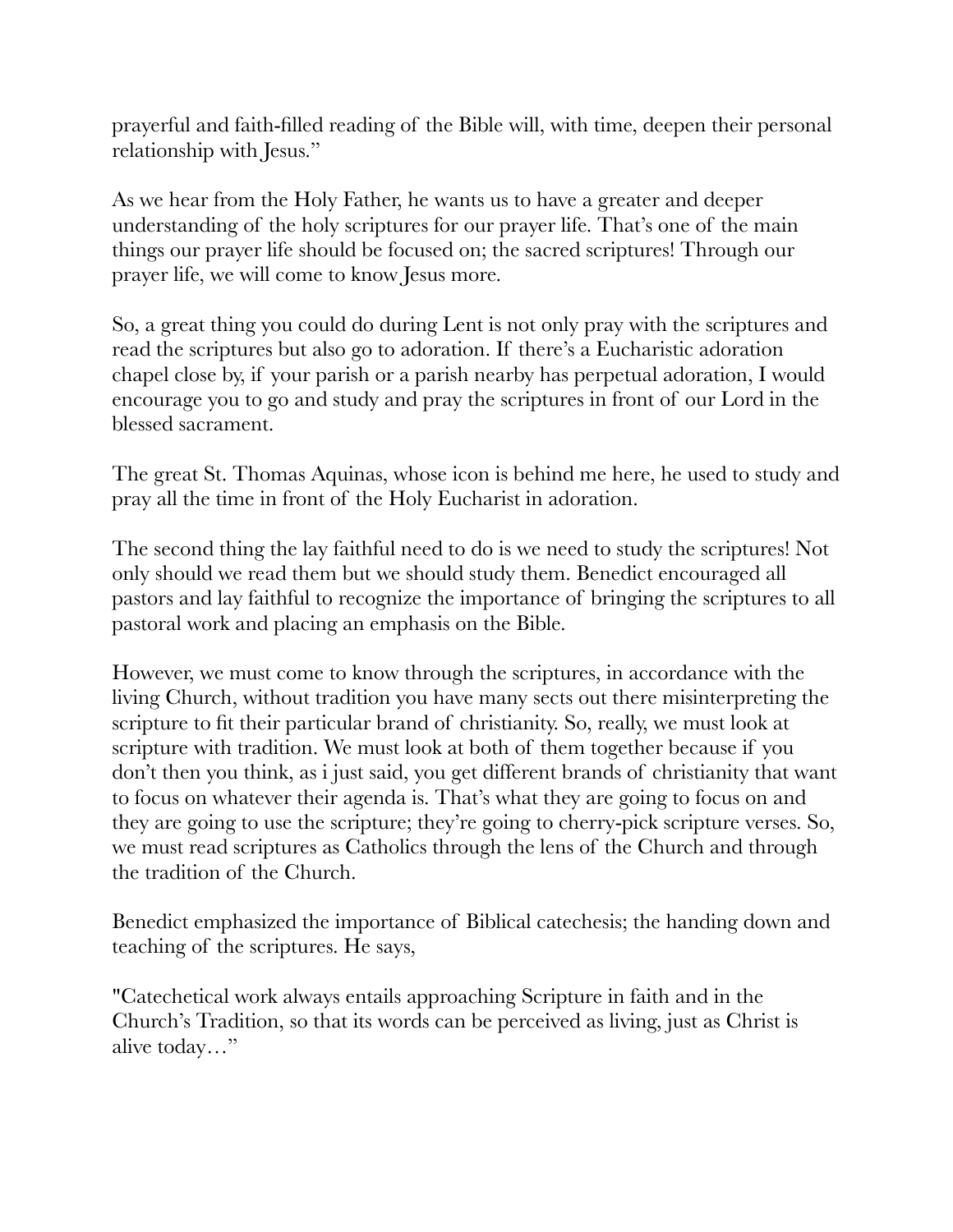There are two wrong ways to study the scriptures. The first wrong way is to not study them at all. Just blow them off. It's too difficult. It's too hard. I don't want to do it. I can't do it. So, I'm not going to do it.

The second wrong way is to study it as if you're the Lone Ranger; as if you're the first person to study the scriptures. Let me tell you, we've been receiving biblical catechesis from the Early Church, from many of the Church Fathers and throughout the history of the Church. So, there are areas and sources that we can go to; to study the scriptures. Not as the Lone Ranger but within the community of the Church.

We have many map makers, Early Church Fathers, Doctors of the Church, many saints and theologians that have provided for us a great source of study with tradition and scripture.

Benedict reiterated what Vatican II says in, "Dei Verbum",

"The study of the sacred page should be, as it were, the very soul of theology."

The scriptures give life to theology. The sacred page gives us life! Just like the soul is what illuminates the body, the scriptures illuminate all of theology. It's the sacred page that gives theology it's life.

And the third point is to receive suitable training. Ask for doctrinally sound Bible studies that offer suitable training because, I can tell you, there are Bible studies out there that are not very sound. Benedict in the synod stressed the importance of academic avenues and centers of instruction and how these institutions should be established and train the laity and missionaries to bring the Word of God.

I can tell you from my own life when I started studying the scriptures in a different way, when I started studying them academically, when I was able to understand what they actually meant; it deepened my prayer life. So, when I prayed with them there was a difference. There was a beauty that opened up to me that wasn't necessarily there. So, you know, we should read the scriptures, we should study the scriptures and we should receive suitable training. Good scripture catechesis, good scripture Bible studies will help you when you learn the scriptures, will help in your prayer life.

The last point I want to focus on is praying the scriptures and the Lectio Divina. Now, there's not a whole lot of time to go into great detail about Lectio Divina. It's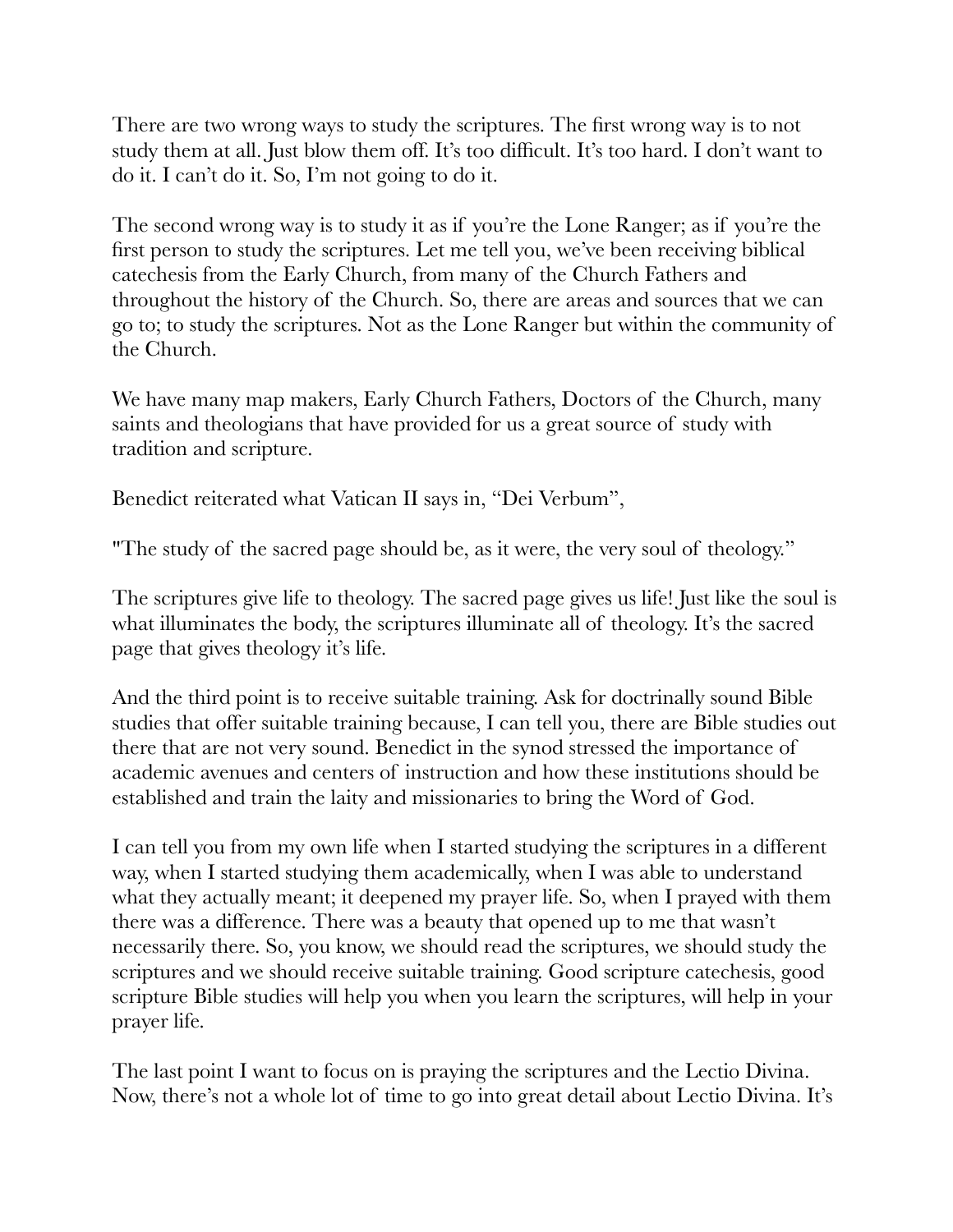very easy you can just Google "Lectio Divina" or "Praying with the scriptures" and you will get a plethora of links of how to teach you on how to specifically do Lectio Divina.

However, Pope Benedict says this,

"There must be a great need for the prayerful approach to the scriptures especially on Lectio Divina." He says, "The word of God is at the basis of all authentic Christian spirituality."

The synod, which was the gallery and the Bishops that happened before this document was written, they had followed what the Church Fathers had given us coming to the scriptures and dialogue with God.

St. Augustine says,

"Your prayer is the word you speak to God. When you read the Bible God speaks to you. When you pray, you speak to God."

The scriptures read in a communal way also helps us to see that the scriptures are alive and do not belong just in the past. Reading the scriptures as a community has been passed down to us from the Church Father, theologians, saints and the Magisterium itself. Pope Benedict XVI says that,

"Lectio divina, which is truly "capable of opening up to the faithful the treasures of God's word, but also of bringing about an encounter with Christ, the living word of God."

As Catholics we cannot be afraid of the scriptures. We can't be afraid to pray with them. We can't be afraid to study them. As Fr. Peter Stravinkas says,

"We are the Bible Church."

And what Pope St. John-Paul II says,

"Be not afraid!"

Study the scriptures and your prayer life and personal relationship with Jesus Christ will grow deeper and deeper every day of your life.